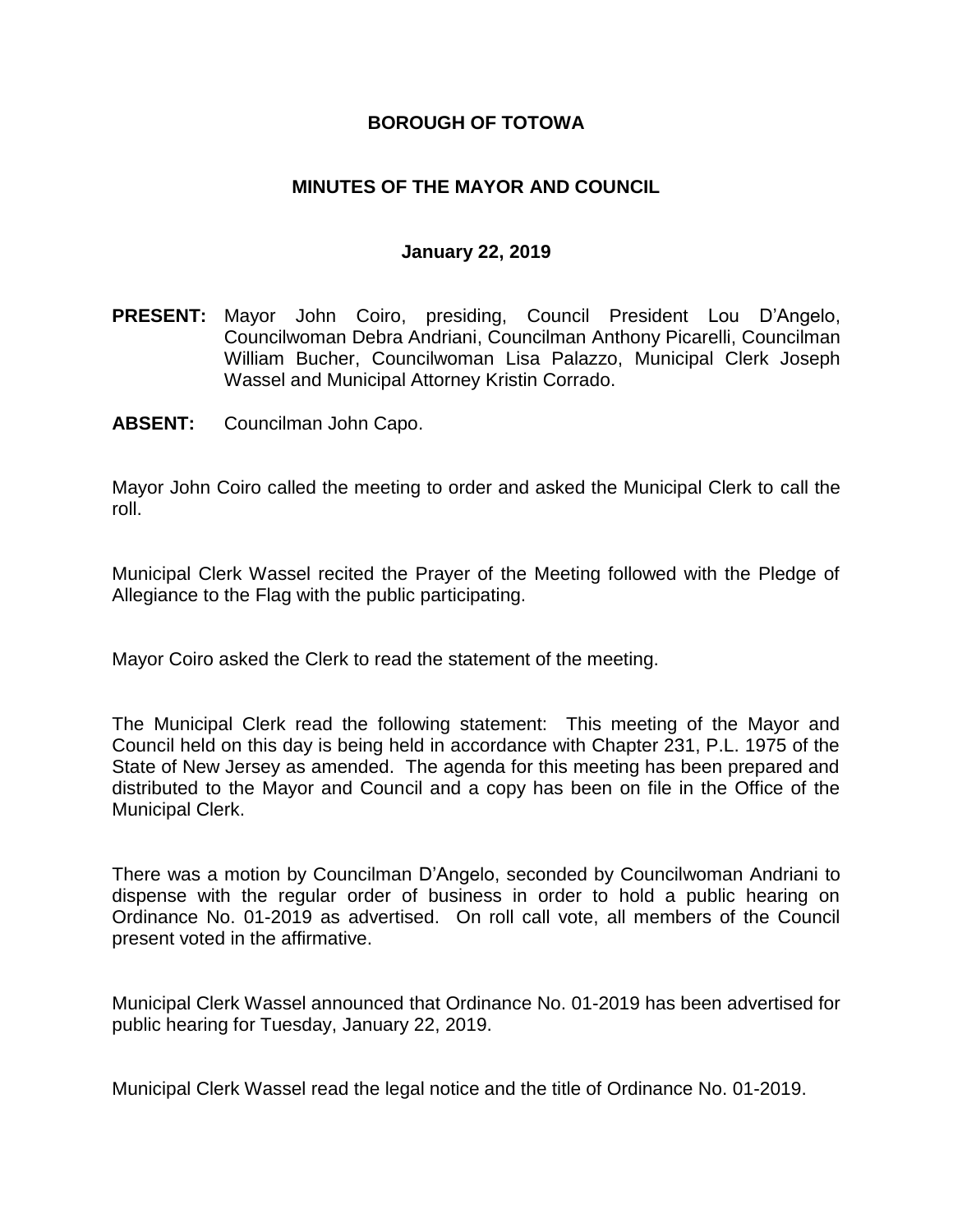There was a motion by Councilman D'Angelo, seconded by Councilwoman Andriani to open the public hearing. On roll call vote, all members of the Council present voted in the affirmative.

Mayor Coiro asked if any citizens wished to be heard on Ordinance No. 01-2019.

CITIZENS HEARD:

There were no citizens who wished to be heard.

There was a motion by Councilman D'Angelo, seconded by Councilwoman Andriani to close the public hearing. On roll call vote, all members of the Council present voted in the affirmative.

Municipal Clerk Wassel read Ordinance No. 01-2019 by title:

# **ORDINANCE NO. 01-2019**

### **AN ORDINANCE FIXING THE ANNUAL SALARIES AND WAGES OF THE OFFICIALS, EMPLOYEES AND THE APPOINTEES OF THE BOROUGH OF TOTOWA, COUNTY OF PASSAIC, STATE OF NEW JERSEY**

There was a motion by Councilman D'Angelo, seconded by Councilwoman Andriani to adopt Ordinance No. 01-2019 on second and final reading. On roll call vote, all members of the Council present voted in the affirmative.

There was a motion by Councilman D'Angelo, seconded by Councilwoman Andriani to revert to the regular order of business. On roll call vote, all members of the Council present voted in the affirmative.

Mayor Coiro asked if any members of the Council, the Municipal Clerk or the Municipal Attorney wished to address the Council.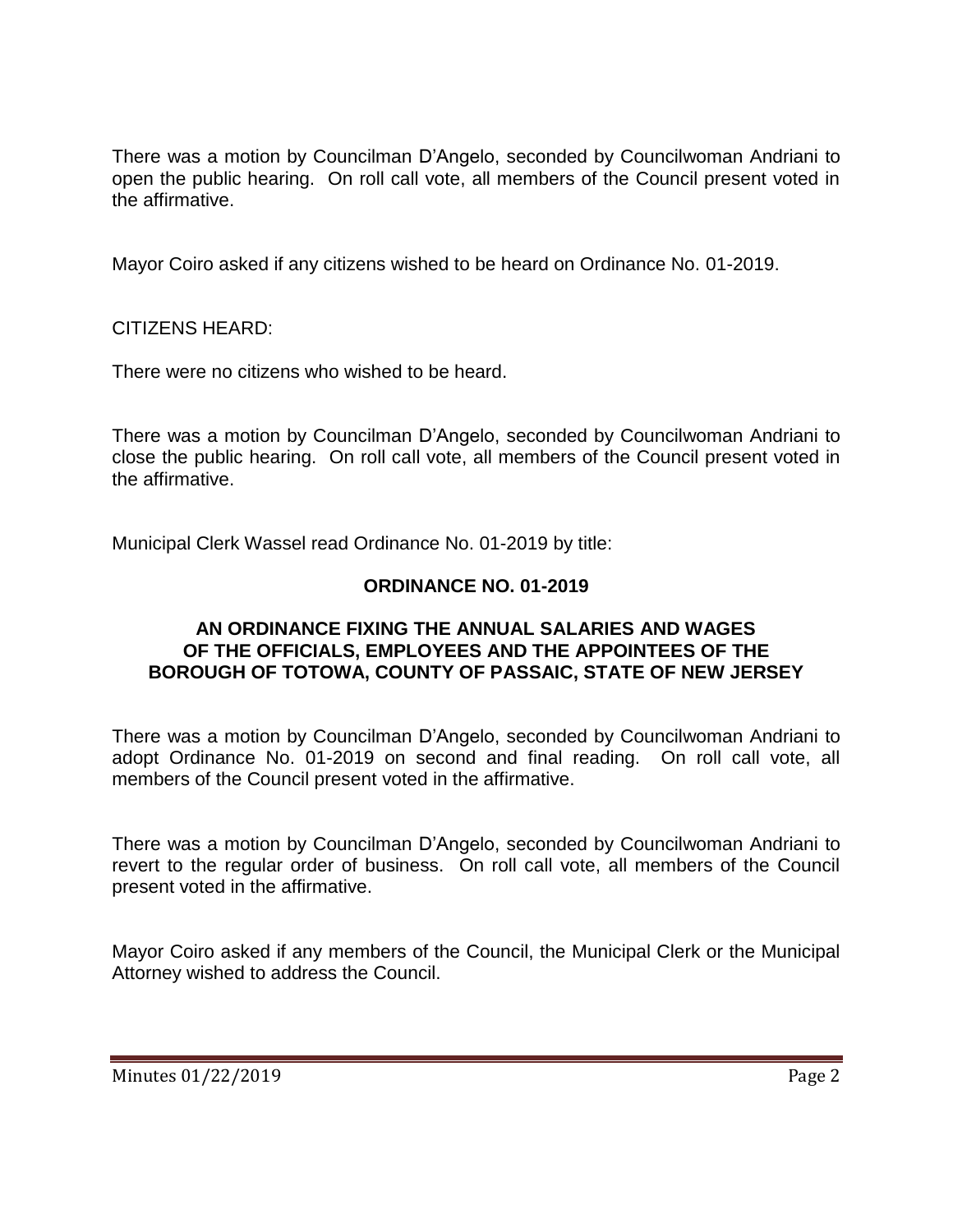Councilwoman Andriani: Thanked Anne Krautheim and the Library staff for the wonderful dinner last night and also congratulated Police Chief Robert Coyle again for being honored.

#### CITIZENS HEARD:

There were no citizens who wished to be heard.

There was a motion by Councilman D'Angelo, seconded by Councilwoman Andriani to approve the Minutes of the Mayor and Council for the meeting of January 8, 2019. On roll call vote, all members of the Council present voted in the affirmative.

### COMMITTEE ON FINANCE:

There was a motion by Councilman Picarelli, seconded by Councilman D'Angelo to approve Resolution No. 2019-03 for the payment of bills. On roll call vote, all members of the Council present voted in the affirmative.

There was a motion by Councilman Picarelli, seconded by Councilman D'Angelo to adopt the following resolution authorizing the Treasurer to issue refunds to various property owners pursuant to State Tax Court judgments. On roll call vote, all members of the Council present voted in the affirmative.

### **RESOLUTION**

WHEREAS, there has been a State Tax Court judgment to reduce the evaluation on the following.

NOW, THEREFORE, BE IT RESOLVED, that the Treasurer of the Borough of Totowa is authorized to refund this amount.

| <b>BLK</b> | LOT   | <b>PROPERTY/OWNER</b>                       | <b>PAYABLE TO</b>                                                                                                                                        | <b>YEAR</b> | <b>FROM</b> | <u>TO</u> | <b>AMOUNT</b> |
|------------|-------|---------------------------------------------|----------------------------------------------------------------------------------------------------------------------------------------------------------|-------------|-------------|-----------|---------------|
| 9.18       | 20.15 | 100 Hamilton Trail<br>Laxson Darryl & Sally | The Lutz Law Group,<br><b>Attorney Trust Account</b><br>Mail to:<br>The Lutz Law Group<br>Attorneys At Law, LLC<br>121 Ridge Avenue<br>Passaic, NJ 07055 | 2018        | 814.800     | 700.000   | \$2735.68     |

Minutes 01/22/2019 Page 3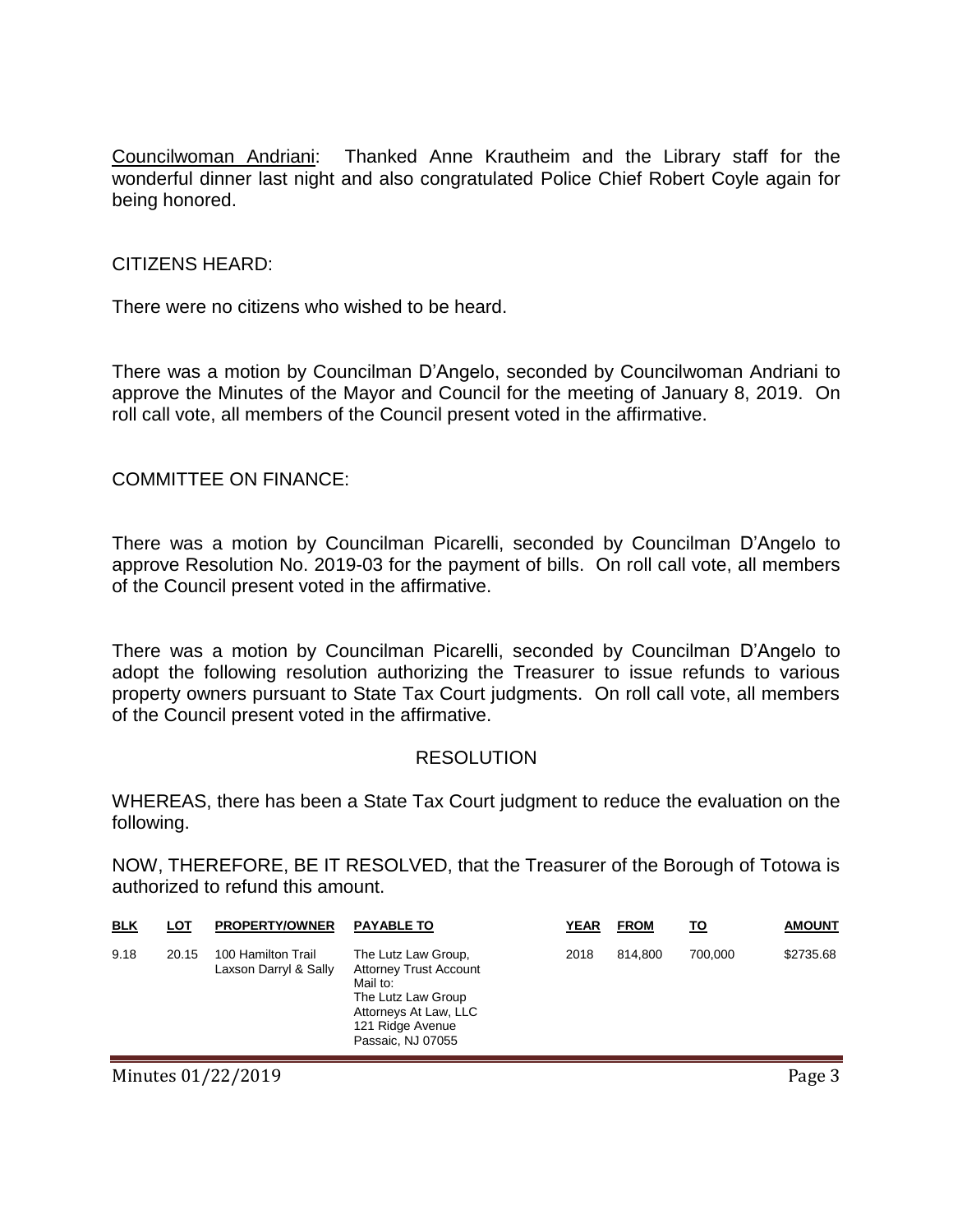There was a motion by Councilman Picarelli, seconded by Councilman D'Angelo to adopt the following resolution authorizing the Treasurer to issue refunds to various property owners pursuant to County Tax Court judgments. On roll call vote, all members of the Council present voted in the affirmative.

### RESOLUTION

WHEREAS, there has been a County Tax Court judgment to reduce the evaluation on the following.

NOW, THEREFORE, BE IT RESOLVED, that the Treasurer of the Borough of Totowa is authorized to refund this amount.

| <b>BLK</b> | LOT | <b>PROPERTY/OWNER</b>                                    | <b>PAYABLE TO</b>                    | <b>YEAR</b> | <b>FROM</b> | <u>TO</u> | <b>AMOUNT</b>             |
|------------|-----|----------------------------------------------------------|--------------------------------------|-------------|-------------|-----------|---------------------------|
| 40         |     | 35 Carroll Place<br>Albertina Faraci &<br>Andria Columbo | Albertina Faraci & Andria Columbo    | 2018        | 35.600      | 19.067    | \$393.98                  |
|            |     |                                                          | Mail to:                             |             |             |           |                           |
|            |     |                                                          | 35 Carroll Place<br>Totowa, NJ 07512 |             |             |           |                           |
|            |     |                                                          |                                      |             |             |           | (Credit)                  |
| 40         |     | (same as above)                                          | No Refund                            | 2019        | 53.400      | 28,600    | \$295.48<br>2019<br>Taxes |

There was a motion by Councilman Picarelli, seconded by Councilman D'Angelo to adopt the following Resolution Authorizing The Borough Of Totowa To Enter Into A Cooperative Pricing Agreement. On roll call vote, all members of the Council present voted in the affirmative.

### RESOLUTION NO. 32-2019

#### RESOLUTION AUTHORIZING THE BOROUGH OF TOTOWA TO ENTER INTO A COOPERATIVE PRICING AGREEMENT

WHEREAS, N.J.S.A. 40A:11-11(5) authorizes contracting units to establish a Cooperative Pricing System and to enter into Cooperative Pricing Agreements for its administration; and

WHEREAS, the Educational Services Commission of New Jersey, hereinafter referred to as the "Lead Agency " has offered voluntary participation in a Cooperative Pricing System for the purchase of goods and services; and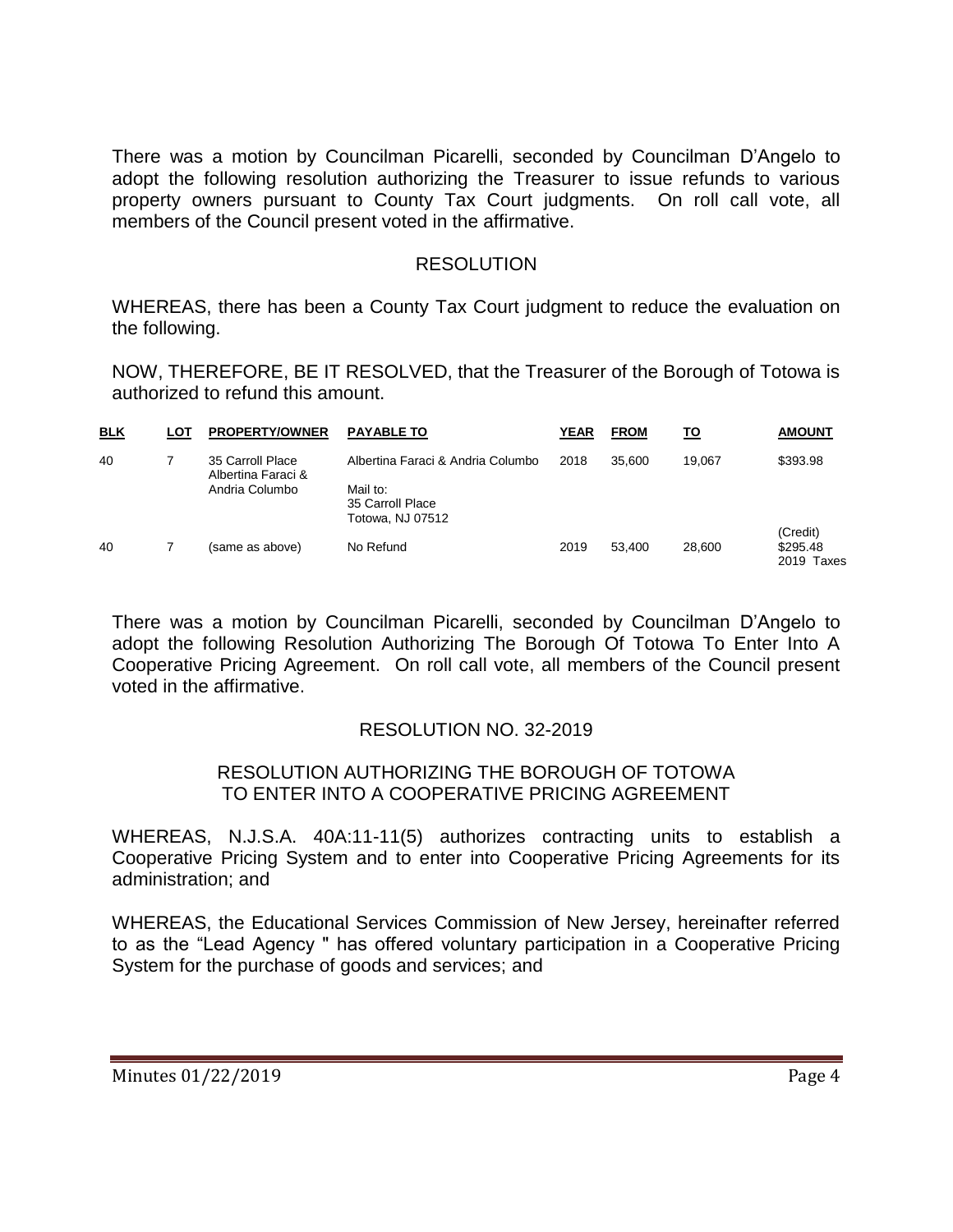WHEREAS, on January 22, 2019 the governing body of the Borough of Totowa, County of Passaic, State of New Jersey duly considered participation in a Cooperative Pricing System for the provision and performance of goods and services.

NOW, THEREFORE, BE IT RESOLVED as follows:

## TITLE

This RESOLUTION shall be known and may be cited as the Cooperative Pricing Resolution of the BOROUGH OF TOTOWA.

# **AUTHORITY**

Pursuant to the provisions of N.J.S.A. 40A:11-11(5), the Mayor of the Borough of Totowa is hereby authorized to enter into a Cooperative Pricing Agreement with the Lead Agency.

# CONTRACTING UNIT

The Lead Agency shall be responsible for complying with the provisions of the Local Public Contracts Law (N.J.S.A. 40A:11-1 et seq.) and all other provisions of the revised statutes of the State of New Jersey.

# EFFECTIVE DATE

This resolution shall take effect immediately upon passage.

Upon the recommendation of the Committee, there was a motion by Councilman Picarelli, seconded by Councilman D'Angelo to appoint Philip Puglise as Code Enforcement Inspector. On roll call vote, all members of the Council present voted in the affirmative.

# MAYOR'S APPOINTMENT

I, Mayor John Coiro, with the advice and consent of the Council do hereby appoint Philip Puglise as Code Enforcement Officer for a term on one year ending December 31, 2019.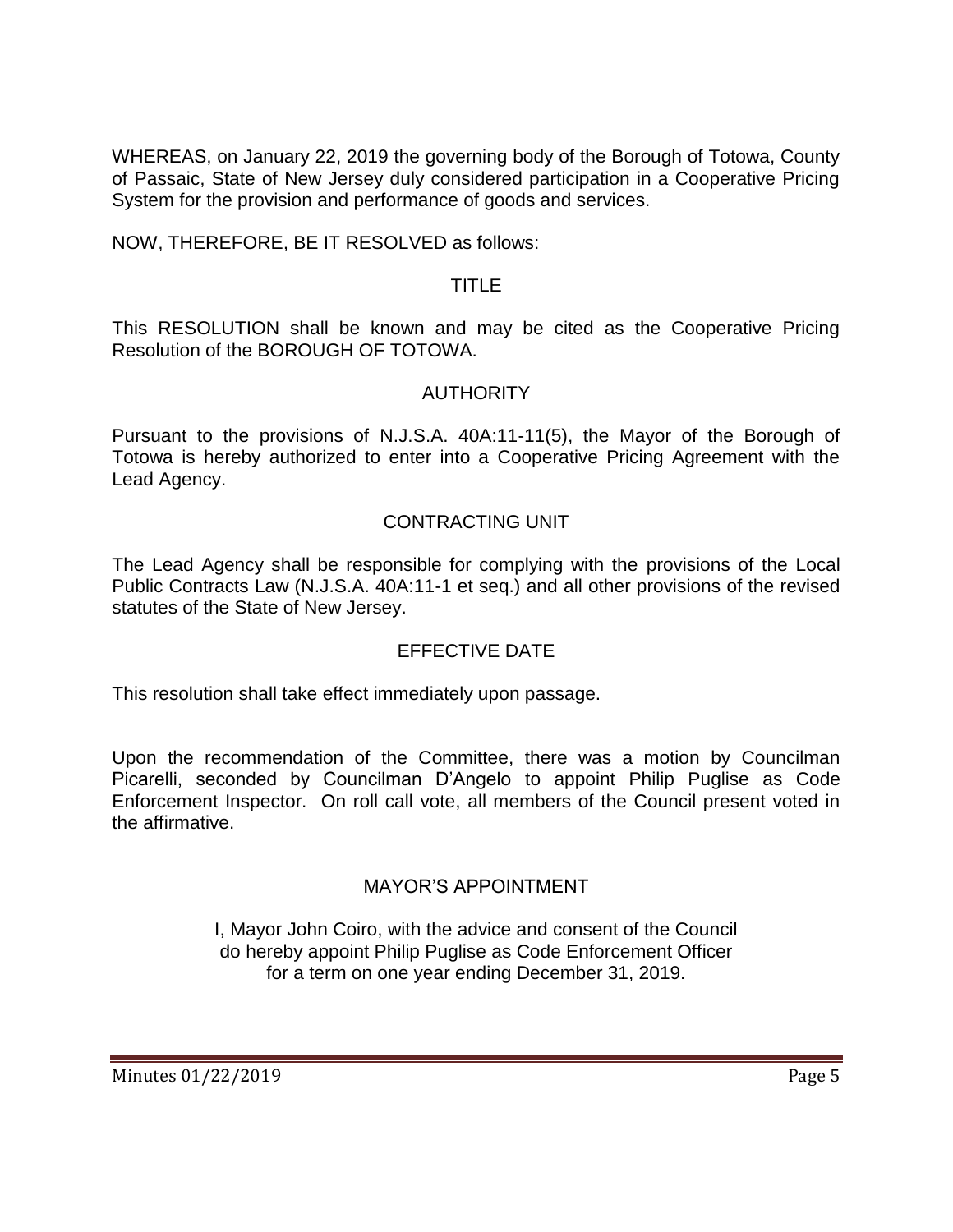There was a motion by Councilman Picarelli, seconded by Councilman D'Angelo to confirm the appointment. On roll call vote, all members of the Council present voted in the affirmative.

A letter was received from the employees of the Municipal Complex requesting permission to switch the following holidays: Lincoln's Birthday, Tuesday, February  $12<sup>th</sup>$ for Friday, July  $5<sup>th</sup>$  and Election Day, Tuesday, November  $5<sup>th</sup>$  for the day after Thanksgiving, Friday, November 29, 2019. There was a motion by Councilman Picarelli, seconded by Councilman D'Angelo to grant permission. On roll call vote, all members of the Council present voted in the affirmative.

# COMMITTEE ON PUBLIC SAFETY:

Upon the recommendation of the Committee, there was a motion by Councilman D'Angelo, seconded by Councilman Bucher that Lieutenant Keith Schaffer and Lieutenant Frank DeCeglie be promoted to the rank of Captain and that Sergeant Jerry Tolomeo, Sergeant James Eisele and Sergeant Joseph Tomasello be promoted to the rank of Lieutenant. On roll call vote, all members of the Council present voted in the affirmative.

# MAYOR'S APPOINTMENT

I, Mayor John Coiro, with the advice and consent of the Council do hereby promote Lieutenant Keith Schaffer and Lieutenant Frank DeCeglie to the rank of Captain in the Borough of Totowa Police Department, effective with their swearing in ceremony on February 12, 2019.

# MAYOR'S APPOINTMENT

I, Mayor John Coiro, with the advice and consent of the Council do hereby promote Sergeant Jerry Tolomeo, Sergeant James Eisele and Sergeant Joseph Tomasello to the rank of Lieutenant in the Borough of Totowa Police Department, effective with their swearing in ceremony on February 12, 2019.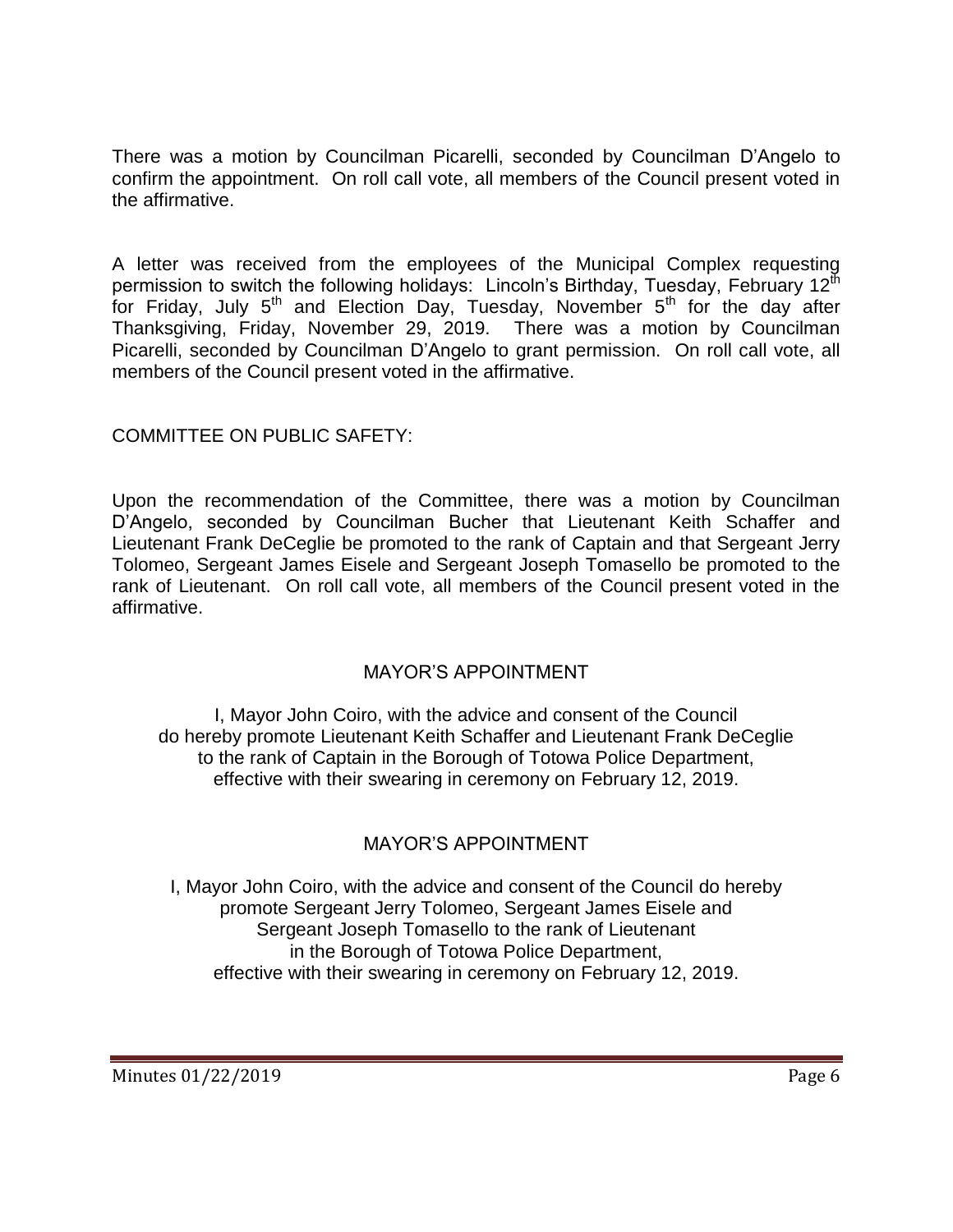There was a motion by Councilman D'Angelo, seconded by Councilman Bucher to confirm the promotions. On roll call vote, all members of the Council present voted in the affirmative.

### COMMITTEE ON PUBLIC WORKS:

A letter was received from DPW Superintendent Jim Niland requesting permission to switch the following holidays: Lincoln's Birthday, Tuesday, February 12<sup>th</sup> for Friday, July 5<sup>th</sup> and Election Day, Tuesday, November 5<sup>th</sup> for the day after Thanksgiving, Friday, November 29, 2019. There was a motion by Councilman Bucher, seconded by Councilwoman Palazzo to grant permission. On roll call vote, all members of the Council present voted in the affirmative.

# COMMITTEE ON ENGINEERING & PUBLIC PROPERTY:

There was a motion by Councilwoman Andriani, seconded by Councilman D'Angelo to approve Payment Estimate No. 1 in the amount of \$75,425.90 to North American Pipeline Services, LLC for the Sanitary Sewer Main Rehabilitation – Phases V & VI. On roll call vote, all members of the Council present voted in the affirmative.

COMMITTEE ON LIAISON & INSPECTION:

There was no report.

COMMITTEE ON LEGISLATION & ORDINANCES:

There was a motion by Councilwoman Palazzo, seconded by Councilman Picarelli to approve the Application For Social Affair Permit from the State Of New Jersey Division Of Alcoholic Beverage Control for the Passaic Valley Elks BPOE #2111 to be held on February 9, 2019 from 5:00 p.m. – 11:59 p.m. On roll call vote, all members of the Council present voted in the affirmative.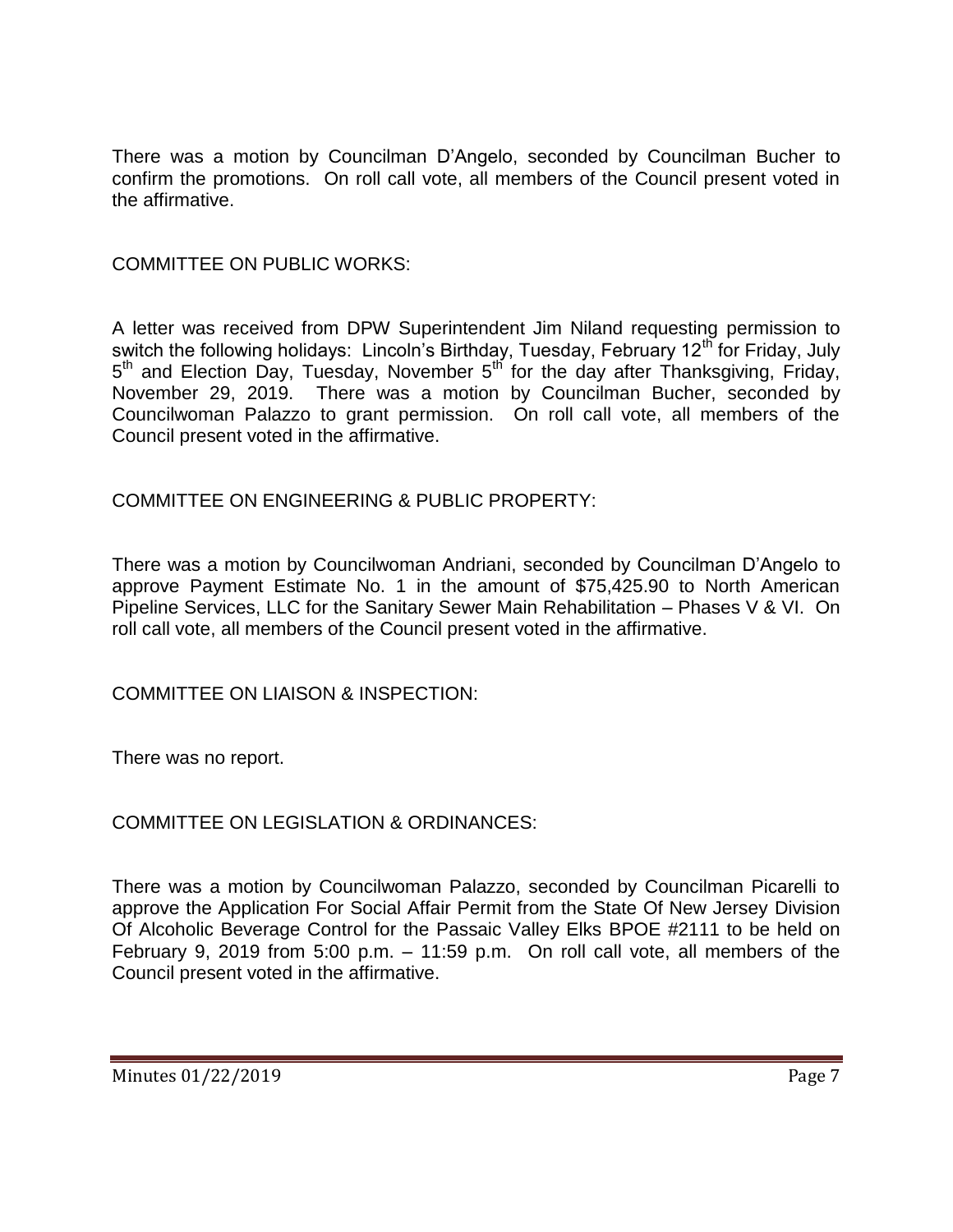There was a motion by Councilwoman Palazzo, seconded by Councilman Picarelli to approve the Application For Social Affair Permit from the State Of New Jersey Division Of Alcoholic Beverage Control for the Passaic Valley Elks BPOE #2111 to be held on March 23, 2019 from 4:00 p.m. – 11:59 p.m. On roll call vote, all members of the Council present voted in the affirmative.

There was a motion by Councilwoman Palazzo, seconded by Councilman Picarelli to approve Raffle License Application No. 2136 for the Macedonian Orthodox Church St. Nikola for a Tricky Tray to be held on March 9, 2019. On roll call vote, all members of the Council present voted in the affirmative.

There was a motion by Councilwoman Palazzo, seconded by Councilman Picarelli to approve Raffle License Application No. 2137 for the Little Falls Education Foundation for a Casino Night to be held on February 22, 2019 at The Bethwood. On roll call vote, all members of the Council present voted in the affirmative.

There was a motion by Councilwoman Palazzo, seconded by Councilman Picarelli to approve Raffle License Application No. 2138 for the Passaic Valley High School Fencing Parents Association for an Off-Premise 50/50 to be held on March 7, 2019 at The Barnyard and Carriage House. On roll call vote, all members of the Council present voted in the affirmative.

There was a motion by Councilwoman Palazzo, seconded by Councilman Picarelli to approve Raffle License Application No. 2139 for the Totowa Parent Teacher Organization for a Tricky Tray to be held on March 22, 2019 at the Totowa PAL. On roll call vote, all members of the Council present voted in the affirmative.

There was a motion by Councilwoman Palazzo, seconded by Councilman Picarelli to approve Raffle License Application Nos. 2140 & 2141 for FOWA Rescue, Inc. for a Tricky Tray and On-Premise 50/50 to be held on April 25, 2019 at The Bethwood. On roll call vote, all members of the Council present voted in the affirmative.

There was a motion by Councilwoman Palazzo, seconded by Councilman Picarelli to approve Raffle License Application No. 2142 for the St. Joseph's Home for the Elderly of the Little Sisters of the Poor for an On-Premise 50/50 to be held on March 30, 2019. On roll call vote, all members of the Council present voted in the affirmative.